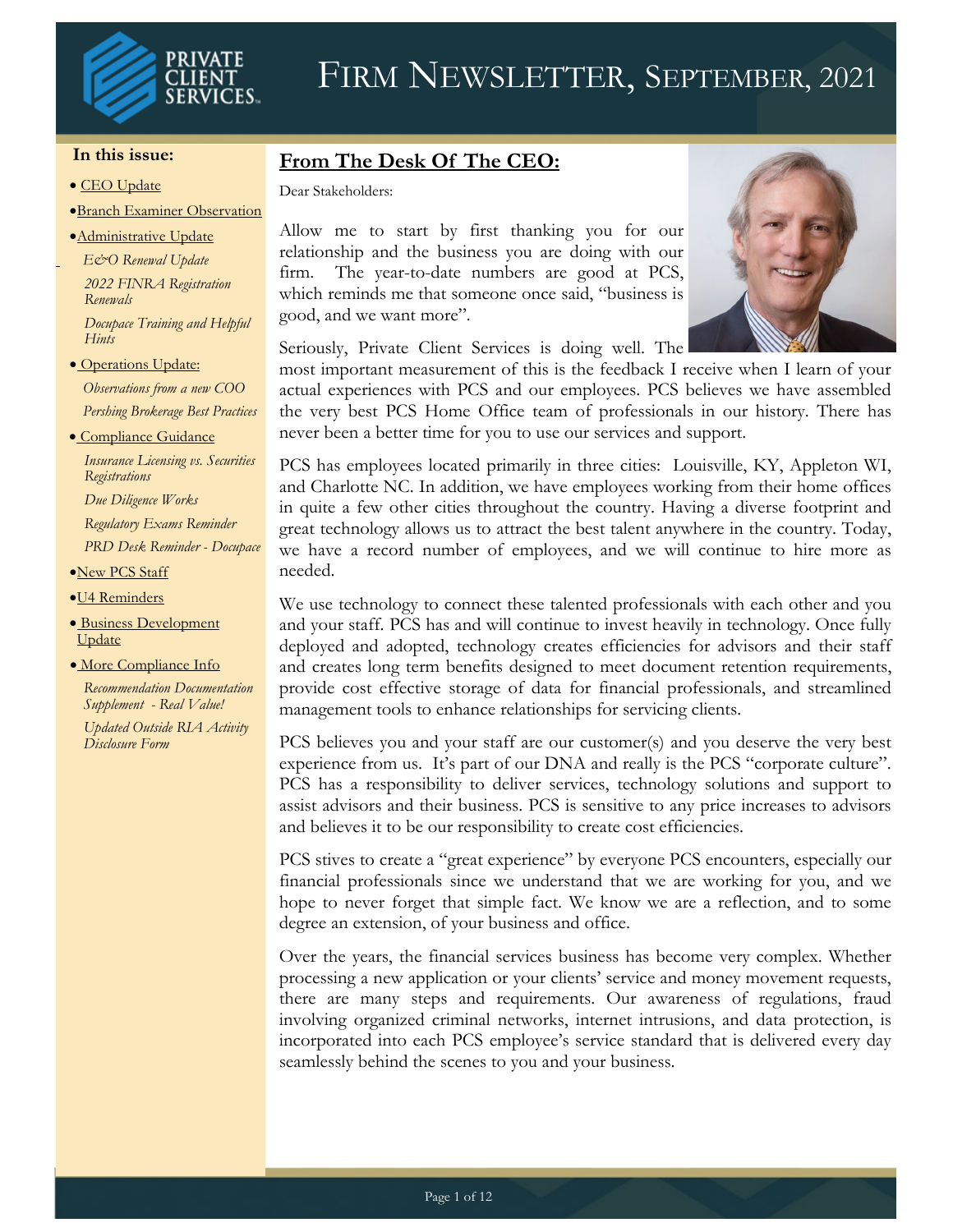

## CEO COMMENTS (CONTINUED):

It is conceptionally the same when PCS has an inquiry about your business from regulators such as the SEC FINRA and State securities and insurance regulators. We represent you and your firm and want to impress upon regulators that we have assembled an exceptional group of professional advisors and professional support staff who know and follow their regulatory responsibilities. PCS does not promote sales contests, promissory notes and loans, or complex or illiquid products which regulators tend to dislike.

Speaking of regulators, if you haven't noticed, you need to be aware that there has never been greater oversight than there is now and there are some very good reasons. The introduction of Regulation Best Interest as well as the choices consumers need to make about their investments, type of relationship(s), fees, expenses, benefit features and costs, risks, rewards, etc. are expectations regulators and consumers have of advisors in the delivery of financial services. These are all reasonable expectations that must be delivered in our industry. Regulators are under increasing pressure to protect consumers, identify rogue representatives, and enforce regulations. PCS is committed to complying with industry regulations and standards, and knows our representatives share in these commitments.

Today, regulators have squarely placed absolute responsibility on the financial professional to be able to retrospectively prove their recommendations to clients were correct, in the client's best interest, costs and benefits were appropriate, and fiduciarily conducted. PCS has developed tools, such as the Recommendation Documentation Supplement form, designed to assist with documentation of recommendations to a client, however each financial professional should also maintain accurate and complete notes of client conversations and product reviews to assist with historical reviews in the event a recommendation becomes the subject of an inquiry by a regulator, or a beneficiary!

Again, thank you for your continued partnership and business, and I look forward to a continued successful year and great fourth quarter!

**Ernest Sampson, ChFC, CLU, AEP, CFP™ Direct (502) 992-3540**

**Email: [esampson@pcsbd.net](mailto:esampson@pcsbd.net)**

## Branch Examiner Observations

Most highly successful Financial Professionals are supported by talented support staff. These individuals are charged with numerous duties helping the FP prepare client meetings, processing client requests, scheduling appointments and multiple other functions on a daily basis. In many cases the support staff build relationships with clients that can be as strong, or stronger than that of the FP.

PCS wants to remind all professional support staff of their obligation to comply with industry rules and PCS policies and procedures. Recently, before joining PCS, I came across a compliance issue where a Sales Support Professional had a situation where she saw reused original client signatures that were copied to complete new account transfer paperwork. This is a difficult situation that requires the support person to alert the FP of the issue and get it corrected. If the FP created the form with the duplicate signature, the support staff member has the responsibility to alert their OSJ or MP so the issue may be resolved.

We all come across challenges in our daily responsibilities and when/if you receive instructions from your FP or Manager regarding something that does not appear to be correct, you should raise that issue to Compliance or another principal at your branch/OSJ. If you have questions, please feel free to reach out to me directly at [bedler@pcsbd.net.](mailto:bedler@pcsbd.net)

#### **Bob Edler, Compliance Branch Examiner**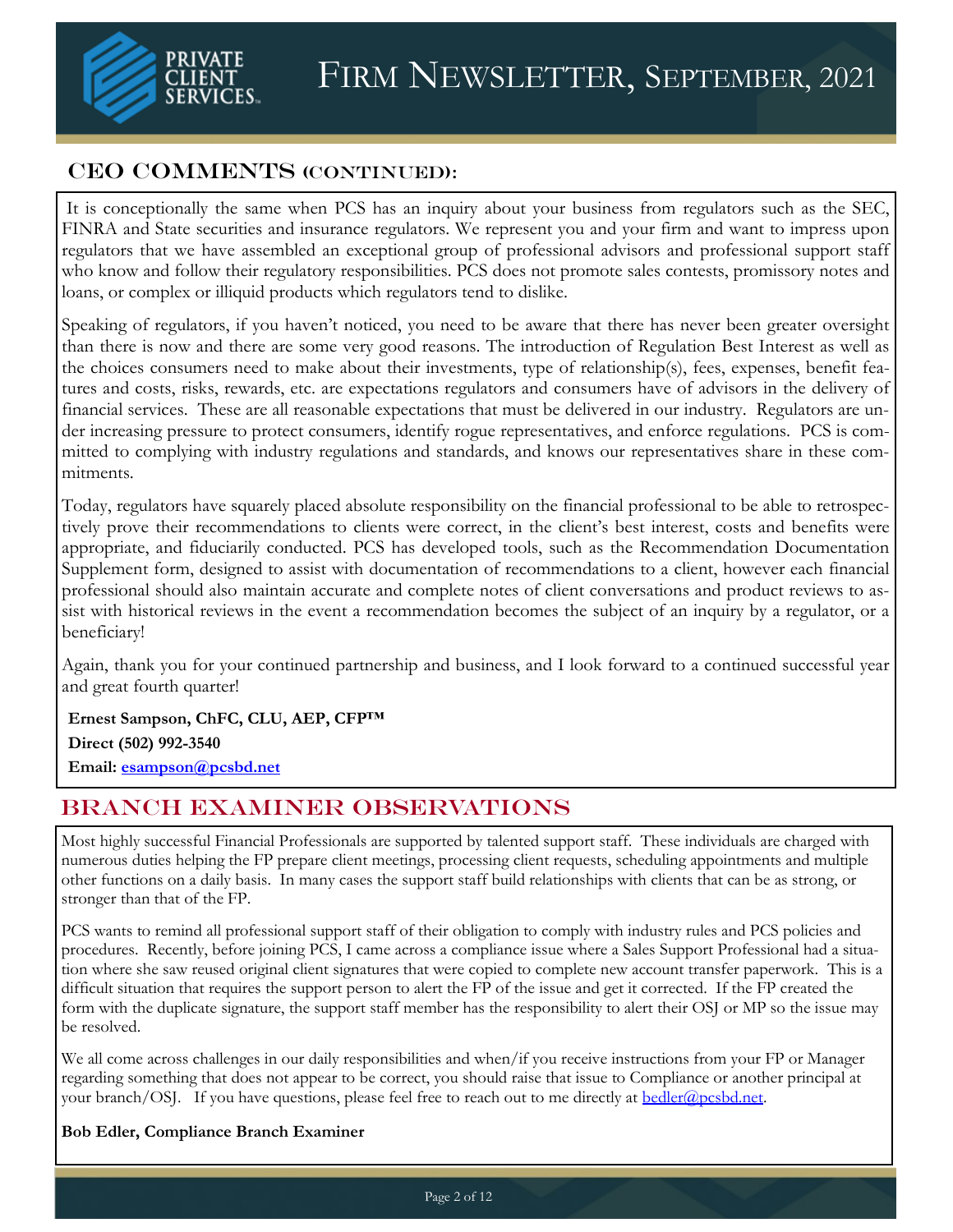

# Administrative Update:

## **Errors & Omissions Insurance Update**

Errors & Omissions insurance protects both the Firm and its Registered Representatives against losses due to an actual or alleged negligent act or an error or omission committed in the scope of their responsibilities as representatives/investment advisors (for those registered with PCS' RIA).

As PCS does annually, a thorough review and vetting of multiple insurance carriers and options for our 2021-2022 Errors & Omissions insurance provider is currently underway. Although the professional liability insurance market is tight, PCS is confident that our efforts will result once again in strong, expansive coverage for you and your teams.



Mary Wescott, Chief Administration Officer

Please be on the lookout in the coming days for important additional detail and instruction. Contact Mary Wescott with any questions.

## **Advance Preparation for 2022 FINRA Registration Renewals**

The annual FINRA registrations renewal is coming up in the fourth quarter. In preparation for a successful renewal, as well as to facilitate continued expedient commissions processing in the new year, all registered persons are encouraged to review his or her current state registrations and client lists.

PCS again reminds all registered representatives of your responsibility to be registered, and if applicable, insurance licensed in the residential state of your clients. Additionally, registered representatives are required to be registered in the state from which he or she conducts business. **Please note:** All registered reps included on a split code must be appropriately registered as described above to receive compensation on a transaction.

For PCS advisory representatives, you are required to be RA registered in any state where you have a physical office, including your residential state. Outside IARs should review their policies and procedures to ensure they are registered according to their specific requirements and interpretations of the rule.

Instructions for the addition or removal of state registrations will be included in the Registration Renewal communication slated for distribution in early November.

Please contact Mary Wescott, Joe Cutsinger, Seth Owen or your RIA Registration contact with questions.

## **Docupace Training and Helpful Hints**

Did you know that the Advisor Resource Center on [www.pcsbd.net](http://www.pcsbd.net) has a comprehensive listing of Docupace training resources, including operational and compliance guides and documentation, as well as training videos?

Visit the site and select the Docupace button from the navigational bar on the left. You'll land on the Docupace Training Resources page and can access a variety of helpful information. You can also visit <https://documentation.docupace.com/> and click on the User Guides icon to access specific user guides on a variety of topics and areas of interest.

If there is a topic or an item of interest that you would like to see addressed in a training manual, please contact either Tim Graham or Lorna Hill.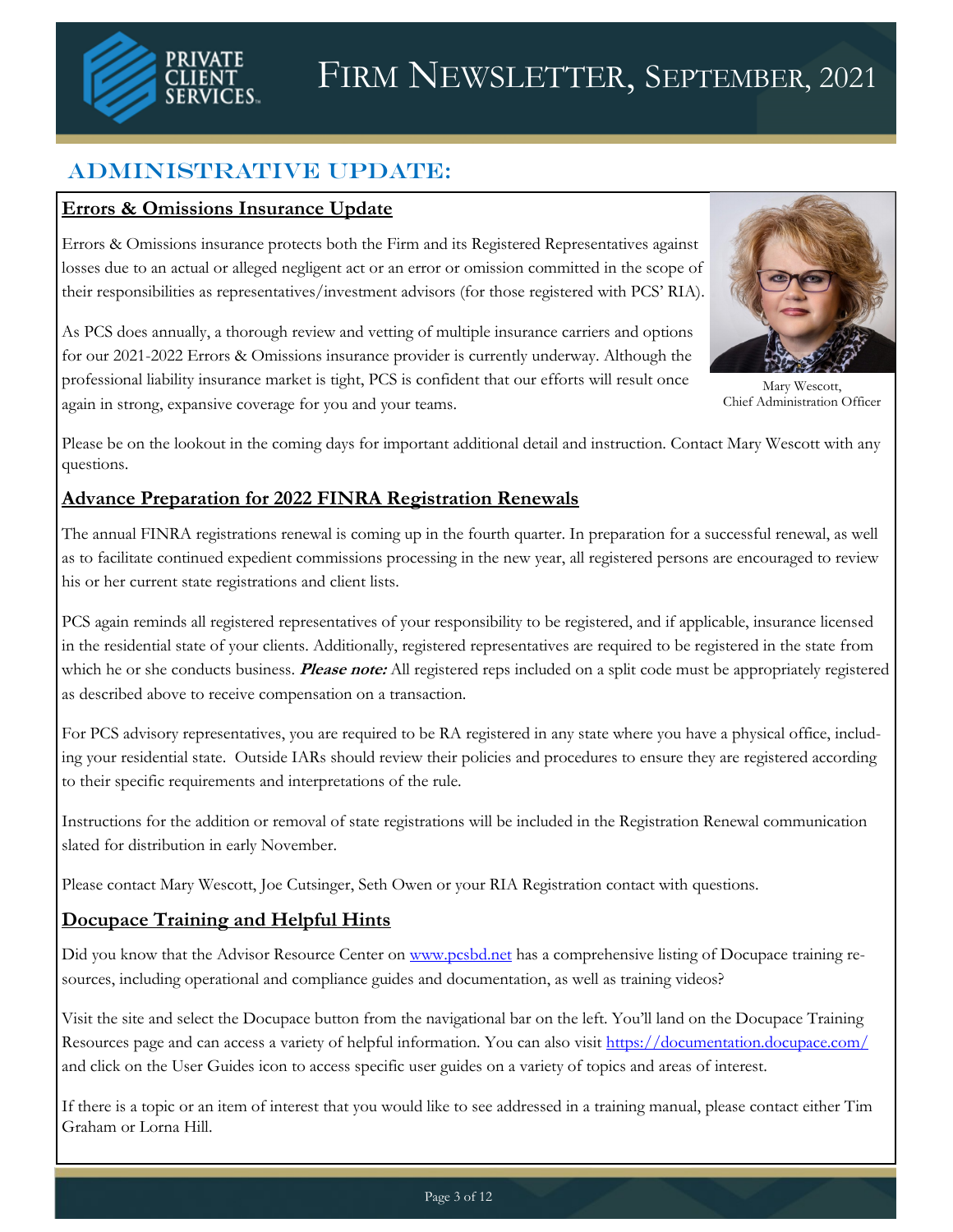

# OPERATIONS UPDATE:

#### **Observations from a New Chief Operation Officer**

My journey with PCS began on May 24 and as I write this, I will have been with PCS for 101 days. As is customary with most new leadership roles, especially that of a COO, a 90-day plan serves as the foundation of the work performed in the first 3 months to see how the organization is currently performing and determine what it will take to realize our strategic goals. I'll take you through a couple of the observations from that 90-day plan.



Tim Graham, Chief Operations Officer

Assessing the PCS team members and determining how I can best support them, and the performance of their daily activities is a critical component of my leadership. What

the PCS team has demonstrated to me is that there is a strong, core belief that the service and activities they perform daily, comes with a high degree of care to provide that "white glove" service they strive to provide you each and every day. My hope is to continue to build off of what is currently in place and see where we can make incremental improvements to enhance your experience. Those improvements will come in many forms, and I am confident you will feel those improvements over time.

At the center of my teams' activities, is the continued focus to help bring all of you through the digital transformation PCS began last year with tools such as **Docupace** and **Jaccomo.** Like many firms in the industry, technology improvements are at the forefront of the service offering, providing all of you with the efficiencies you need to focus on activities such as, growing your business. **Docupace** and **Jaccomo** will continue to be a significant part of our daily focus and strategic plan to ensure we realize our goal of an enhanced digitized experience for you. I encourage you to refer to the numerous resources currently available on the Advisor Resource Center to help you and your business to further incorporate these tools into your daily activities.

I empower my PCS team to provide feedback on anything and everything involving their experience at PCS, and I offer all of you the same. Whether your feedback is general or specific to something that serves as a roadblock to a positive service experience, please don't hesitate to contact me at teraham@pcsbd.net or (502) 992-1536.

## **Pershing Brokerage Best Practices**

If your book of business currently holds brokerage accounts, we recommend following some best practices to quickly and efficiently monitor client accounts:

- Review Items For Attention Daily
- Review Prior Day Activity
- Monitor Order/Trade Status
- Analyze Account Balances
- Resolve Debit Balances
- Review Notifications
- Log in to NetX360 Regularly

**See more guidance on the following pages!**



Lorna Hill Director, Training and Strategic Operations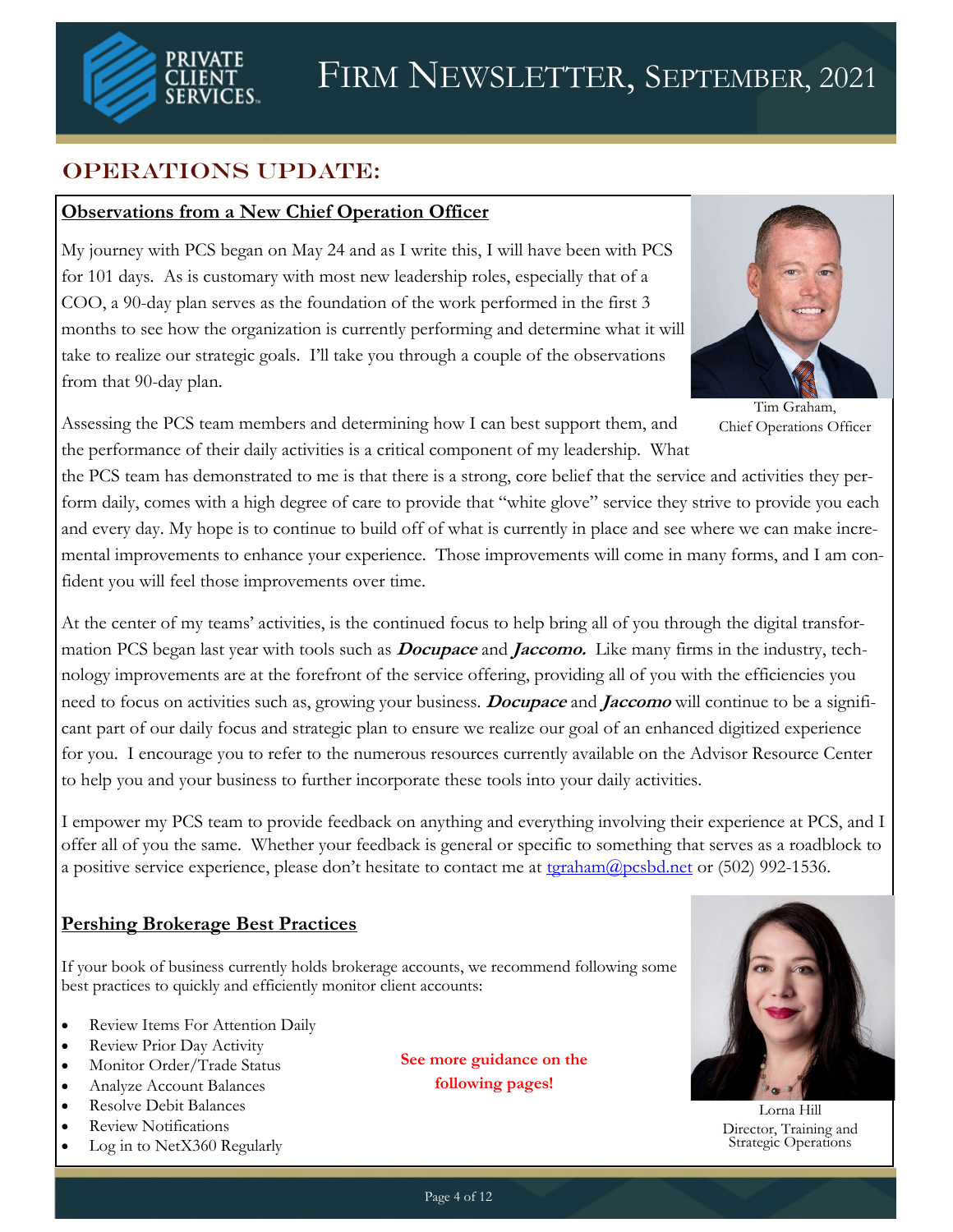#### **Pershing Brokerage Best Practices**

#### **Items for Attention (IFA)**

Items for Attention should be reviewed at the beginning of each business day, as well as throughout the day for updated or additional notices that may have been posted in NetX360.

IFA provides many features you can use to view open items and take action on them, allowing you to:

- View a summary of margin, account transfers, corporate actions, unallocated tax lot, options in the money, and other open items that affect your client's accounts.
- View open items only for a specific category.
- Access additional details for an open item, including real-time status on an account level.
- Respond to items that require immediate attention.
- Use filters to display a specific listing of accounts with open items.
- Sort information by specific criteria.

IFAs are grouped into two types: FYIs and Action Items. All IFAs are FYI type *except*:

- Margin Details
- Voluntary Corporate Actions

#### *View Items for Attention*

- Go to your NetX360 home page by clicking the **Home** tab.
- On the **Items for Attention** tile, click on the header to display a list of IFAs and click on **All IFAs** to display a summary table where you can click on a numerical value to view the details of the IFA and any action that may need to taken.

| <b>Action Items</b>                                  | <b>No. of Items</b> | <b>Pending Approval</b> | As of Date* |
|------------------------------------------------------|---------------------|-------------------------|-------------|
| <b>Margin Details</b>                                | 95                  | <b>N/A</b>              | 5/15/2018   |
| <b>Voluntary Corporate Actions</b>                   | 4                   |                         | 5/15/2018   |
| <b>FYIs</b>                                          | <b>No. of Items</b> |                         | As of Date* |
| 529 Plan Accounts with Uninvested Cash Balance       | 9                   |                         | 5/14/2018   |
| <b>Account Reopening</b>                             | 1                   |                         | 5/11/2018   |
| <b>Block Order Trading Alert</b>                     | 48                  |                         | 5/15/2018   |
| <b>Client Correspondence Letter</b>                  | 84                  |                         | 5/11/2018   |
| Custodial Accounts - Minors Turning Majority Age     | 3                   |                         | 5/15/2018   |
| <b>E-mail Delivery Failure</b>                       | 2                   |                         | 5/15/2018   |
| Good 'Til Cancel Expiring Orders                     | 2                   |                         | 5/15/2018   |
| <b>IRA Participant Contributions</b>                 | 293                 |                         | 5/15/2018   |
| <b>IRS B Notices</b>                                 | 14                  |                         | 5/14/2018   |
| <b>Incoming Account Transfers</b>                    | 686                 |                         | 5/15/2018   |
| <b>Insufficient Funds for Periodic Distributions</b> | 6                   |                         | 5/14/2018   |
| <b>Mandatory Offers</b>                              | 160                 |                         | 5/15/2018   |
| Missing Account Opening Documentation                | 2849                |                         | 5/15/2018   |
| Mutual Fund Systematic Order Reiect Notification     | 464                 |                         | 5/15/2018   |
| Options in the money                                 | 66                  |                         | 5/15/2018   |
| <b>Outgoing Account Transfers</b>                    | 291                 |                         | 5/15/2018   |
| <b>Positions Missing Cost Basis</b>                  | 179                 |                         | 5/15/2018   |
| <b>Required Minimum Distribution</b>                 | 45                  |                         | 5/15/2018   |
| Returned Mail - Lost Security Holder                 | 17                  |                         | 5/14/2018   |
| <b>UIT Termination Notifications</b>                 | 15                  |                         | 5/14/2018   |
| <b>Upcoming Significant Client Dates</b>             | 956                 |                         | 5/14/2018   |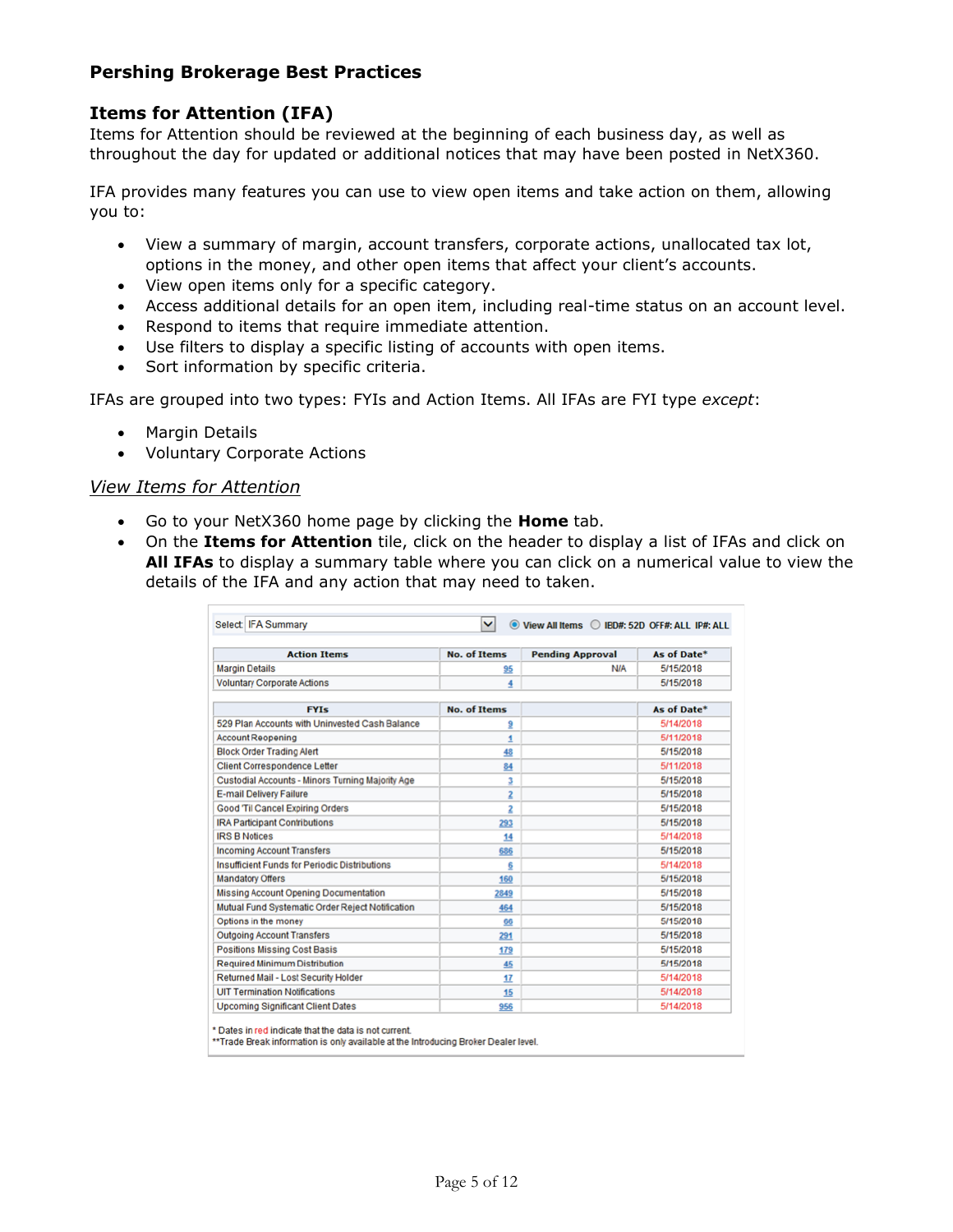## **Viewing Prior Day Activity**

Reviewing prior day activity daily helps the representative office to identify red flags or to monitor client activity such as income payments or check deposits.

- Within the NetX360 **Accounts** menu, select **Activity** under the **IBD/OFF/IP** submenu.
- Verify the content pass through **IBD/OFF/IP** reads as follows:

|                                                                                                                                      | Albridge                                    |  |  |
|--------------------------------------------------------------------------------------------------------------------------------------|---------------------------------------------|--|--|
|                                                                                                                                      | Retirement Plan Network                     |  |  |
| $\leftrightarrow$<br>x<br>20 <sup>o</sup><br>Home<br>⌒<br><b>RKF-ALL-ALL</b><br>IBD-OFF-IP<br><b>ALL</b><br><b>RKF</b><br><b>ALL</b> | <b>IBD/OFF/IP</b><br>Accounts<br>Balances   |  |  |
|                                                                                                                                      | Consolidated Positions                      |  |  |
|                                                                                                                                      | Consolidated UGL/RGL                        |  |  |
|                                                                                                                                      | Holdings By Symbol                          |  |  |
| Verify the duration of Activity is Prior Day<br>٠                                                                                    | Equity Dividend Reinvest                    |  |  |
|                                                                                                                                      | Performance                                 |  |  |
|                                                                                                                                      | Projected Cash Flow                         |  |  |
| : Summary<br><b>Activity</b>                                                                                                         | Order/Trade Status<br>$Alt + F9$            |  |  |
| Transaction : All Transaction:   Duration : Prior day<br>Activity<br>$\circledast$                                                   | Activity<br>Commission <sup>b</sup> Summary |  |  |
|                                                                                                                                      | Items for Attention                         |  |  |
|                                                                                                                                      | Documents                                   |  |  |



#### **Monitoring Order/Trade Status**

It is the representative's responsibility to monitor client trades and the status of those trades. By viewing Order/Trade Status, a representative can identify executed, pending, canceled, dropped or rejected trades.

NETX360

**Accounts** 

**All Accounts** 

Households/Groups

Firm Accounts

Accounts

Favorites  $\bigcirc$  |

Trading | Service & Operations | Reports

**Single Account** 

**Balance Details** 

Gains/Losses

Performance Projected Cash Flow Order/Trade Status

Summary

Holdings

Activity Work Items IFA Documents Profile

Notes

- Within the NetX360 **Accounts** menu, select **Order/Trade Status** under the IBD/Off/IP submenu.
- Verify the content pass through IBD/OFF/IP reads RKF/ALL/ALL.
- Review the order/trade status line items.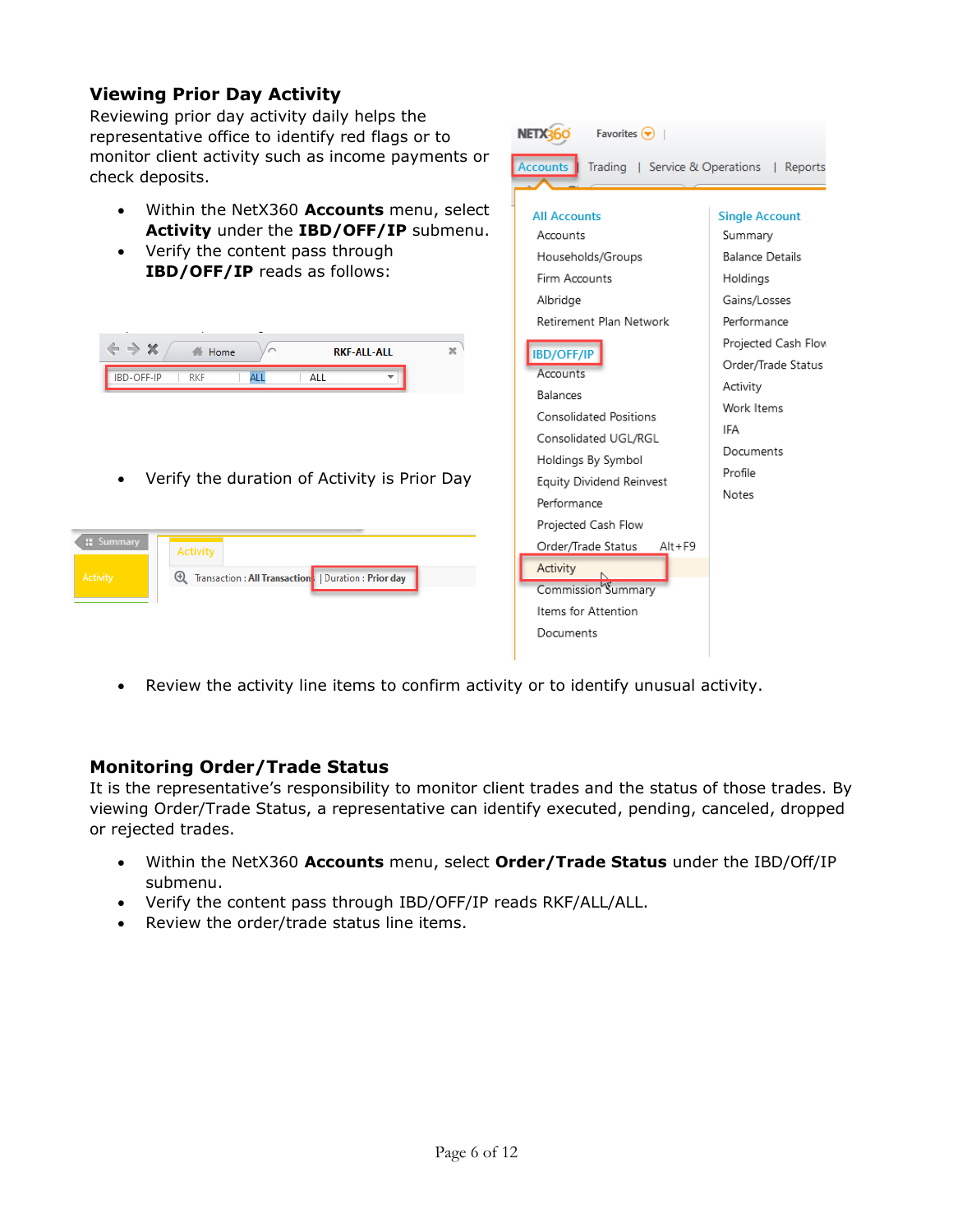#### **Analyzing Balances**

By reviewing Balances, a representative can identify and clean up debit balances or review money market balances to uncover opportunities for investing. It is imperative that debit balances are resolved, as funds due related to client fees may be written off to the representative via commission deduction after 30 days.

- Within the NetX360 **Accounts** menu, select Balances under the IBD/Off/IP submenu.
- Verify the content pass through IBD/OFF/IP reads RKF/ALL/ALL.
- Locate the **Funds Due** column and click on the column header to sort in descending order.
	- o You may double-click on a line item to navigate to the client workbook balances. From there, navigate to Activity to determine what is creating the debit.
		- See Resolving Debit Balances below for various solutions, depending on your client's situation.
	- o Click the Back icon to navigate back to previous screens.
- Locate the **Cash Mgmt Balance** column and click on the column header to sort in descending order.
	- $\circ$  Review balances to determine if the cash should remain as-is, or if a client needs to be contacted.

#### **Resolving Debit Balances**

The following tips may be useful in collecting debit balances from your clients' accounts:

- Contact clients to request a check to cover the debit balance.
- Call clients to discuss the liquidation of positions in their account(s) to cover debit balances and document the call.
- Discuss with the client setting dividend reinvestments to cash rather than reinvest.

#### **Reading Notifications**

While Pershing offers Alerts and other notifications via NetX360, PCS also sends information out via mass email or focused email, depending on the subject matter, impact to your office and clients affected. Items that are not of an urgent matter, but still may require action are published in the PCS Newsletter. Archived copies of the PCS Newsletter may be found under the News/Updates tab within the Advisor Resource Center on the PCS website.

It is extremely important that all notifications are reviewed in a timely fashion and any action is taken, as indicated in the communication.

## **Logging Into NetX360 Regularly**

To avoid having your NetX360 ID purged, you must log into NetX360 at least every 60 days. If the ID is purged, a new ID will have to be reestablished. It is recommended to set a calendar reminder to remember to log in

|   | CATEG.      | <b>FUNDS DUE™</b> | <b>CASH MGMT BALANCE</b> |
|---|-------------|-------------------|--------------------------|
|   | $\Delta a$  | - =<br>- =        |                          |
| 1 | <b>JNTN</b> | 3,494.92          | 0.00                     |
| 2 | <b>DLJI</b> | 2,203.33          | 0.00                     |
| 3 | <b>JNTN</b> | 2,162.04          | 0.00                     |
| 4 | <b>JNTN</b> | 1,222.88          | 0.00                     |
| 5 | <b>DLJI</b> | 1,169.48          | 0.00                     |
| Ŕ | <b>DLJI</b> | 994.18            | 0.00                     |
| 7 | <b>INDV</b> | 862.72            | 0.00                     |

797.05

765.93

741.77

590.23

550.20

384.23

106.92

64.99

 $0.00$ 

 $0.00$ 

 $0.00$ 

 $0.00$ 

 $0.00$ 

 $0.00$ 

 $0.00$ 

 $0.00$ 

Select: Accounts With Non-Zero Balance

**Balances** 

**DLJI** 

**DLJI** 

**TODI** 

**TRST** 

 $\overline{8}$ 

 $\overline{9}$ **INDV** 

 $10$ 

11

 $12<sup>°</sup>$ 13 **DLJS** 

 $14$ **DLJI** 

 $15$  DLJI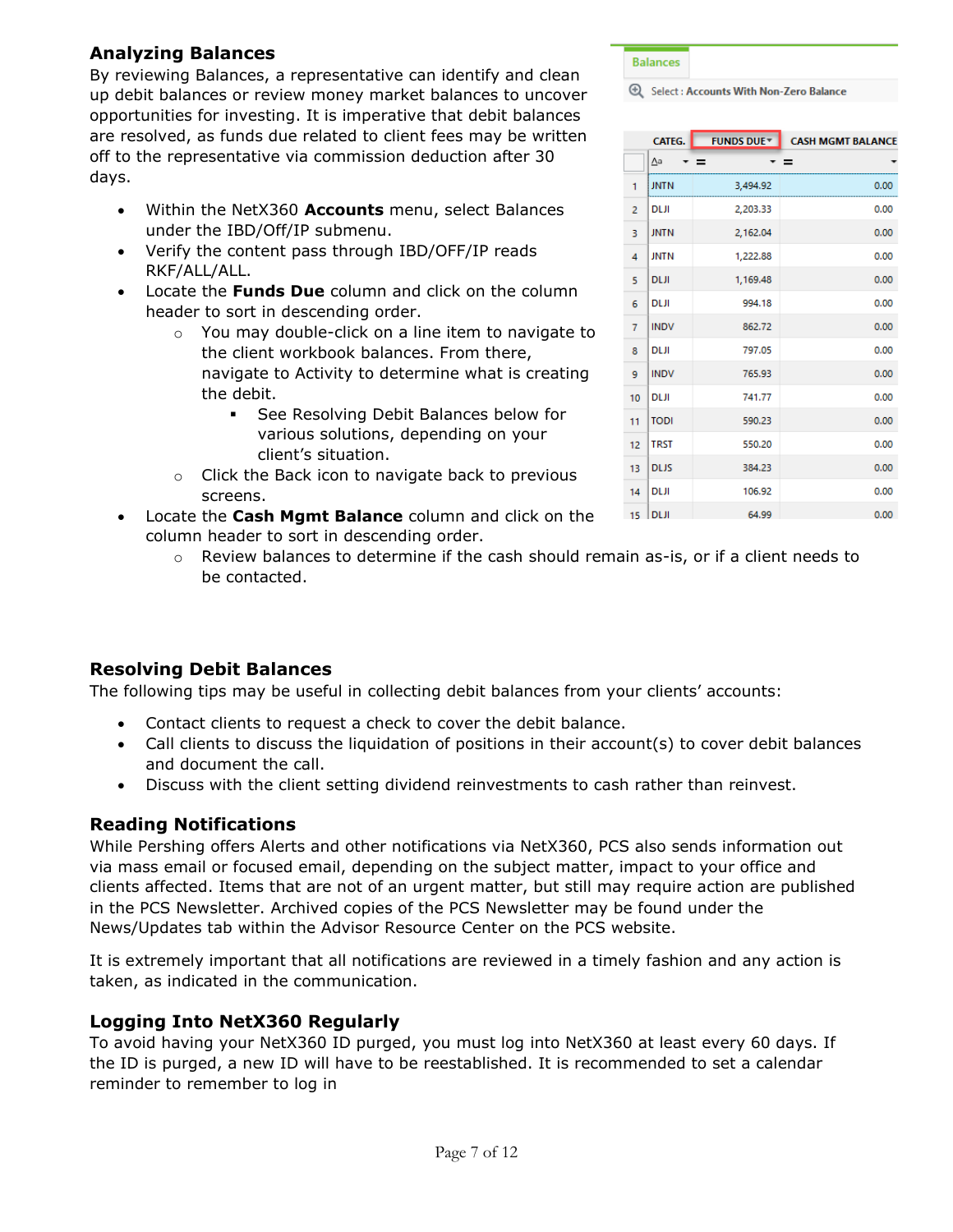

# Compliance Guidance:

#### **Insurance Licensing vs. Securities Registrations Reminders**

A friendly reminder, individual insurance licensing and/or state securities registrations should be sought and secured in advance of actively prospecting for business within a given state. The timing of becoming securities registered in a state and/or state insurance licensed is different than obtaining an insurance appointment with an insurance/annuity carrier. While insurance appointments can often be obtained on a "just-in-time" basis, meaning a producer can be appointed upon the first piece of business being written/submitted, the actual underlying state insurance license and securities registrations must be effective and active in advance of any recommendation or paperwork being signed.



Seth Owen Director of Compliance

For instance, before working with a potential client or preparing account documentation for a

prospect in a given state, depending on the type of business (Fixed Annuity/Life Insurance vs. Variable Annuity/VUL vs. Mutual Funds or General Securities), your state registration (and insurance license if applicable with proper line(s) of authority) within the client's state of residence must be active. For variable annuity business you must hold both an active insurance license and state securities registration where applicable.

Please also note that some insurance/annuity carriers may require their own online product specific training courses be completed separate from what you are required to take for your standard insurance continuing education credits by your resident state. Some carriers may also request to see evidence that you've completed AML training, which PCS assigns each year. Providing the completion certificates for courses you've completed through the PCS Quest CE portal to send to a carrier can be accomplished by logging into your Quest CE profile: [https://learn.questce.com/privateclientservices/.](https://learn.questce.com/privateclientservices/) 

While PCS offers access to insurance licensing continuing education courses currently through the PCS Quest CE portal, each individual insurance licensee is required to understand what insurance continuing education courses their state requires, and how many CE credit hours they may have left to complete prior to their insurance license renewal date. Most states have their own Department of Insurance website where you can verify the status, renewal date and your CE status at no cost. There are also central sites like <https://nipr.com> and<https://www.sircon.com/login> where you can proactively manage your existing insurance state licenses, apply for new insurance licenses or lines of authority, update your address and other tasks for states where you conduct insurance business.

Outside of PCS, those associated and registered as Investment Advisor Representatives (IAR) with an independent Registered Investment Advisory (RIA) firm, have their own obligation to properly maintain up to date advisory registrations (i.e. Series 65) in their applicable state(s). This is done via the IARD system which is a web-based electronic filing system for RIA's and its IARs. The state(s) you should be registered as an Investment Advisor Representative can depend on a few different factors including if you are with a state registered RIA versus a SEC registered RIA, the state(s) you maintain a physical place of business, etc. At a minimum, each Investment Advisor Representative should continually maintain and renew annually their advisory registration(s) in the state(s) where your business office is located and in some instances depending on specific state rules (i.e. Texas) must notice file in the state where you render investment advice regardless of having a physical place of business in the state. Since the advisory registration is held under the independent RIA and not PCS, PCS would not have access to file or maintain those advisory registrations, state notice filing obligations or annual renewals on the RIA's behalf. Please consult with your RIA compliance contact for additional information.

Registrations (i.e. Series 6, Series 7, Series 63/66, etc) related to PCS broker-dealer business as well as Private Client Services own RIA (PCS Advisors) are handled by the PCS Registrations team so questions should be directed to: [registra](mailto:registration@pcsbd.net)[tion@pcsbd.net.](mailto:registration@pcsbd.net) For questions related to insurance appointments you may email [insurancelicensing@pcsbd.net.](mailto:insurancelicensing@pcsbd.net) Information related to annual securities registration renewals through FINRA for 2022 will be forthcoming in the coming weeks.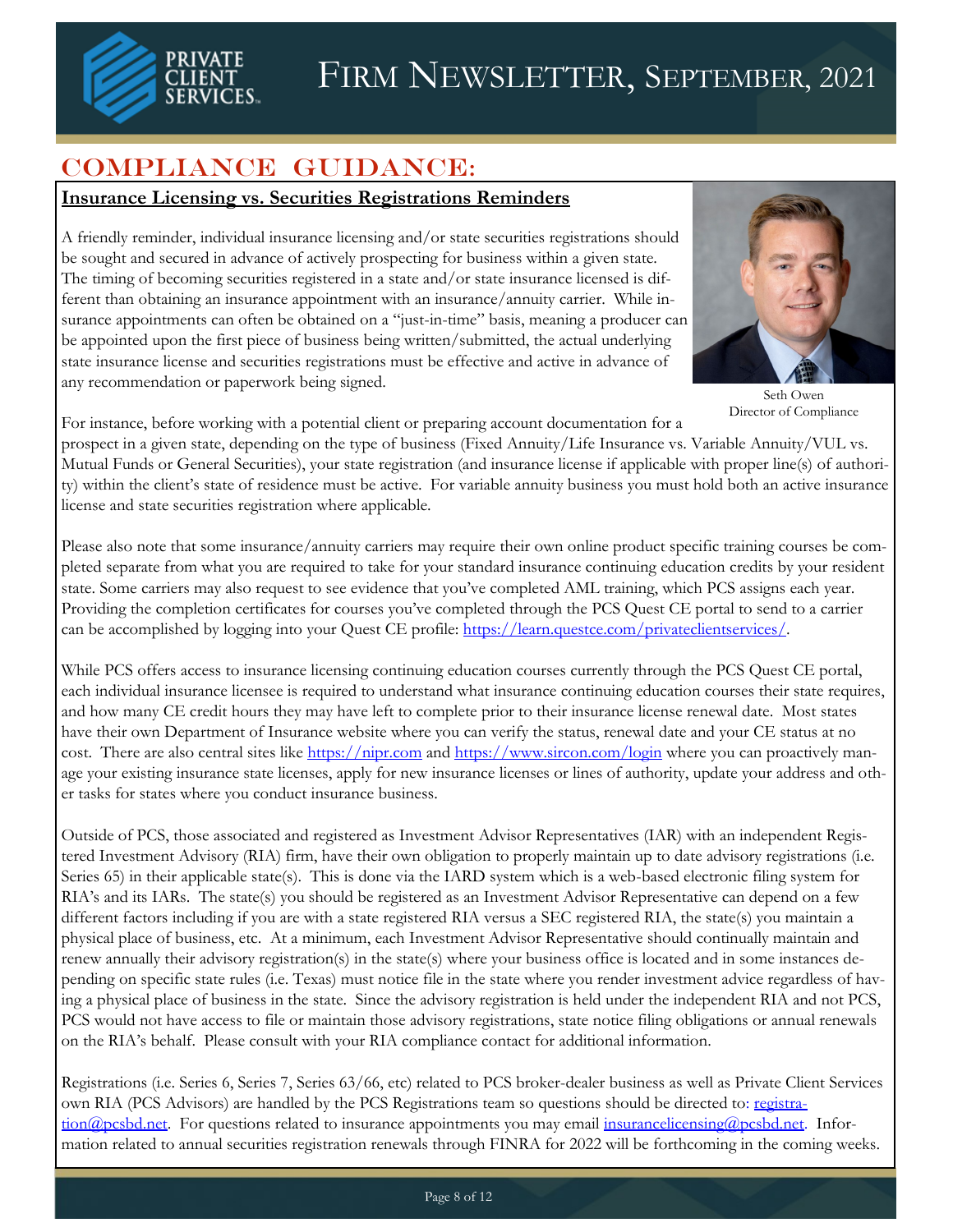

# Compliance Guidance (Continued):

## **Due Diligence Works**

As a follow-up to Compliance Alert 2021-02 emailed to the entire field on July 23rd, 2021, if you haven't yet had the opportunity to view this helpful new research/client needs tool (Due Diligence Works) we strongly encourage you to do so. Access to the tool is available to all PCS personnel once logged onto the PCS Advisor Resource Center and clicking the icon at the bottom right of the screen:



If you haven't already viewed Compliance Alert 2021-02, you may do so via the News/Updates/Alerts tab on the Advisor Resource Center. You may also view the vendor-led training video and the FAQs which are both available on the Recommendation Guidance and Selling Agreements tabs within the Advisor Resource Center. This new internal use only tool enhances your ability to not only research ETF's, Mutual Funds and Annuities available on the PCS platform in advance of making a recommendation but also provides access to internal reports which further boost your due diligence files for these three specific product types which you may make individual recommendations on.

As the saying goes, "if its not documented, then it didn't happen". To combat that scary thought and to be readily prepared for the time that a regulatory examiner may asks for all associated notes and records to backup an investment recommendation you are encouraged to utilize this tool. Please review the Due Diligence Works FAQs on the Advisor Resource Center for additional helpful details.

## **Regulatory Exams**

If your branch office undergoes a regulatory exam/audit (i.e. State, SEC, FINRA, etc) you have an obligation to inform the PCS Compliance Department. This includes examinations of your independent Registered Investment Advisory firm. A copy of the "closeout" or "findings" letter as well as your response to any findings should be forwarded to [compliance@pcsbd.net](mailto:compliance@pcsbd.net) as well as maintained in the applicable branch or OSJ's Regulatory Compliance file. If you have recently undergone a regulatory exam/audit and have not yet provided a closeout letter from that examination to PCS Compliance please do so in a timely manner as it is received.

## **PRD Desk Reminder - Docupace**

When uploading documents to Docupace, be sure to follow the instructions located on the Advisor Resource Center. Documents not uploaded properly may cause the work item to be sent back to the rep office for correction, creating a delay in the review process and submission of your new business. PCS strives to review and process your new business applications in a timely manner, without delay as much as possible. Following the submission process, and providing complete application data is key to assisting with timely review and submission. Upload instructions are located within various resource guides located within the Docupace tab on the ARC.



Jane Vande Voort Director Field Supervision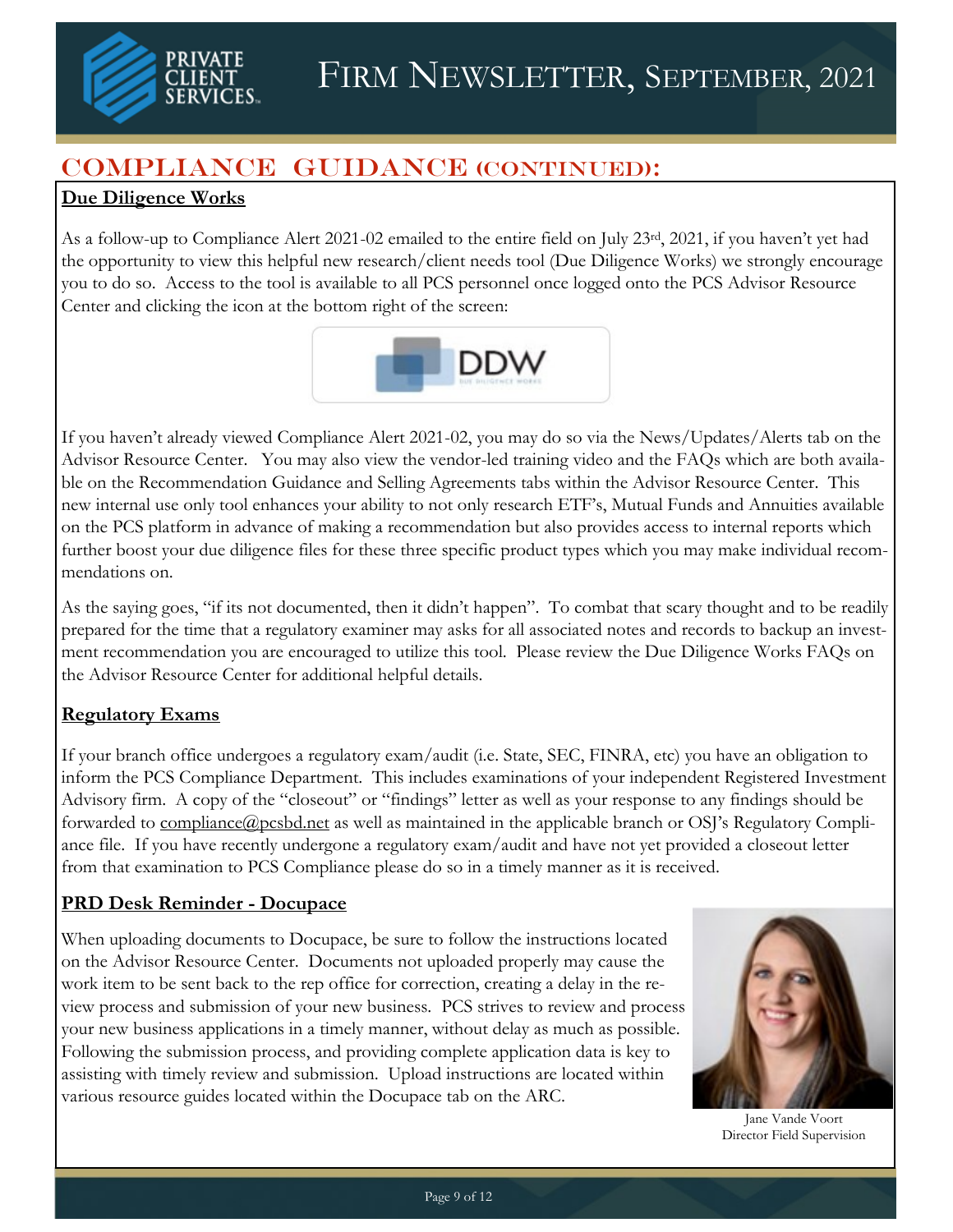

# New PCS Home Office Staff:

## **PCS is happy to welcome the following new team members:**

**Tim Graham, Chief Operations Officer:** Tim's responsibilities include overseeing all facets of the operations organization now located in both the Louisville / Appleton Home Office and Operations and Service Center locations. Tim has over 20 years of industry experience, at both large independent Broker/Dealers and RIA's. Tim has a Bachelor of Science degree in Business Management from Keene State College and holds FINRA series 7, 24 & 66.

**Patricia Gayle, HR Director:** Patricia has broad HR experience to include payroll, benefits, talent acquisition, performance management and associate relations. She has more than 20 years of HR experience 12 of which were working within the financial services industry. Patricia graduated from the University of New Orleans with a BA in Sociology and has her SHRM CP designation. Prior to joining Private Client Services, she worked as the HR Manager at DPL Financial Partners.

**Matthew Hecht, Director Advisory Operations and Technology:** Matthew serves as the Director of Advisory Operations for PCS overseeing most aspects of our PCS Investment Advisory business and technology infrastructure. Over the course of almost 20 years in Financial Services, Matthew has led teams in Technology, Onboarding, Service and Operations. Prior to joining PCS, Matthew spent 13 years with LPL Financial. Matthew attended the University of North Carolina at Charlotte and currently holds his Series 7 license.

**Peter McLaughlin, Compliance Surveillance Officer**: Prior to joining PCS, Peter held compliance roles with Hilliard Lyons and R.W. Baird & Co., Inc. He earned a Bachelor of Arts degree from the University of Arizona and a Juris Doctor degree from the University of Louisville Brandeis School of Law. Peter is a licensed attorney and a member of the Kentucky Bar Association. He also currently holds FINRA Series 7, 24 and 66 licenses.

**Bob Edler, Compliance Branch Examiner**: Bob has over 25 years of industry experience at both large independent Broker/Dealers/RIAs and worked for the FINRA District office in the Kansas City . Bob most recently joined PCS from LPL Financial. He has bachelor degree in Business from the University of Kansas and a Master of Finance from Missouri-Kansas City. He holds the FINRA Series 7, 24, and 63.

**Nick Moshou, Director of Trading and Operations**: Nick has almost 15 years of experience in financial services including roles in Trading, Operations, AML, Compliance, Customer Service, and Technology. Nick joined PCS from Bank of America and holds FINRA series 7, 63, 24, & 4 licenses.

## **Other Staff updates:**

- Jane Vande Voort has been promoted to Director of Field Supervision
- Cassondra Dunning has transitioned from Branch Examiner to Managing Principal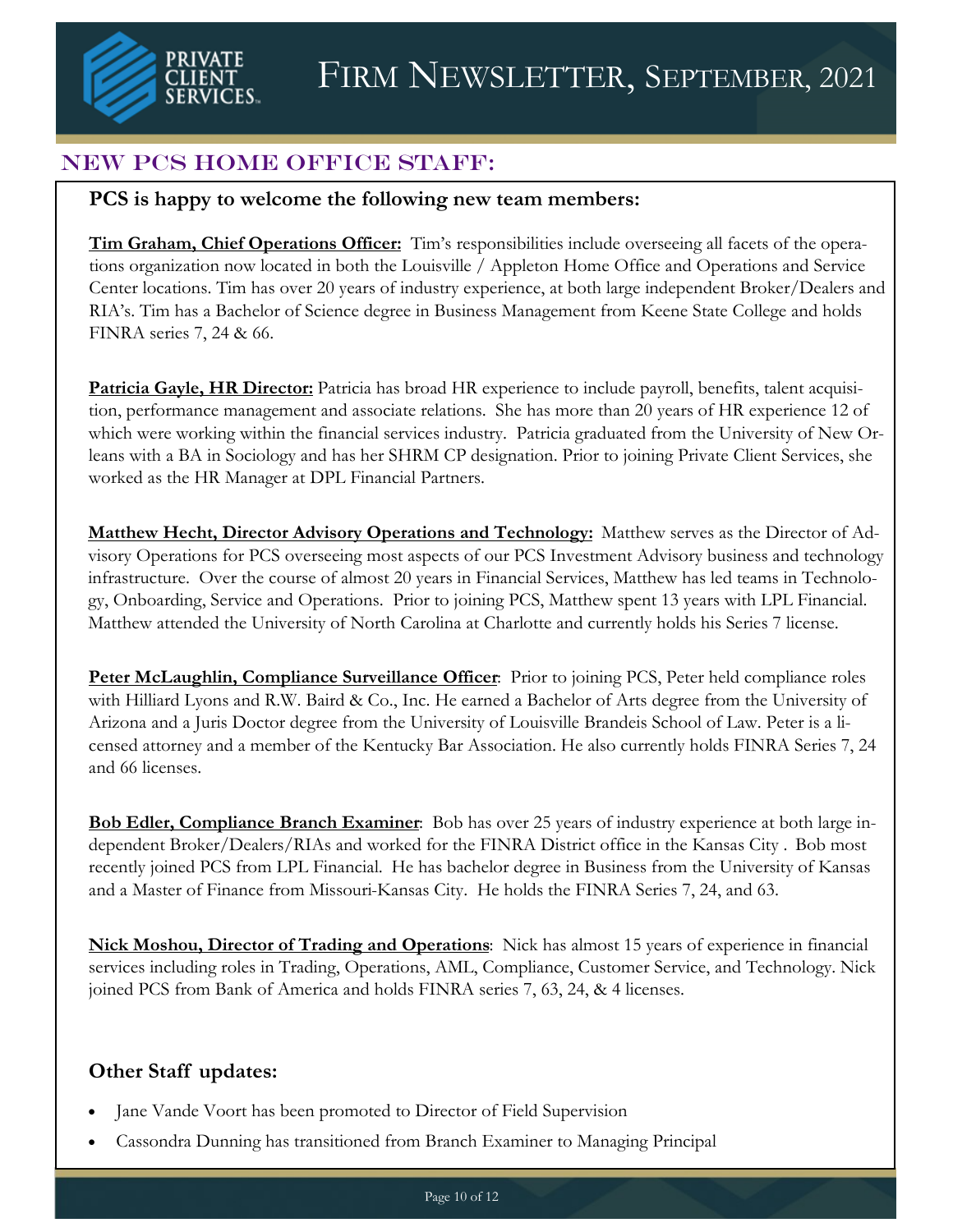

# U4 Update Reminder:

#### **Disclosure Reminder:**

The FINRA form U4 must be updated in a timely manner (Usually within 30 days, but sometimes within 10 days) if any registered person has a disclosable event. These disclosable events include, but are not limited to, financial matters such as bankruptcy, compromise with creditors, or liens; legal matters; violations of industry rules; and other items related to outside business activities. Failure to disclose reportable items to the Home Office may result in delayed disclosure and significant late filing fees. Each late disclosure may result in as much as a \$1,575 late filing fee, which is the responsibility of the Representative to pay!

## Business Development UPDATE:

We'd like to welcome the following new groups and financial professionals to the PCS family:

| Date      | Company                               | <b>Registered Rep</b>       | City           | <b>State</b> |
|-----------|---------------------------------------|-----------------------------|----------------|--------------|
| 4/21/2021 | Burkholder & Associates               | Nicholas Burkholder         | Silver Spring  | MD           |
| 5/5/2021  | Generational Wealth Mgmt              | David & Schyuler Wilson     | Zeeland        | MI           |
| 6/4/2021  | Zach Wicker (RFG-Lemzar)              | Zach Wicker                 | Birmingham     | AL           |
| 6/4/2021  | Willow Private Wealth (RFG)           | Wes Miller & Casey Marshall | Vestavia Hills | AL           |
| 6/8/2021  | River Oak Asset Advisory (RFG)        | Steven Spaeth               | Loveland       | OH           |
| 6/8/2021  | Tobias Shiner (Trutina)               | Tobias Shiner               | Bellevue       | WA           |
| 6/14/2021 | <b>Retirement Strategies</b>          | Jay Lindner                 | Dublin         | OH           |
| 6/14/2021 | David Treft (Souders)                 | David Treft                 | Mason          | OН           |
| 6/21/2021 | Resolute Wealth Management (RFG)      | Sean Cawley/Rory Hartmann   | Brentwood      | TN           |
| 6/21/2021 | Apple Tree Ln Wealth Management (RFG) | Amy Nelson                  | Santa Fe       | NM           |
| 8/4/2021  | William (Bill) Fenili (Avaii)         | <b>Bill Fenili</b>          | Appleton       | WI           |
| 8/18/2021 | Christopher Johnson (Affiance)        | Christopher Johnson         | St Louis Park  | <b>MN</b>    |